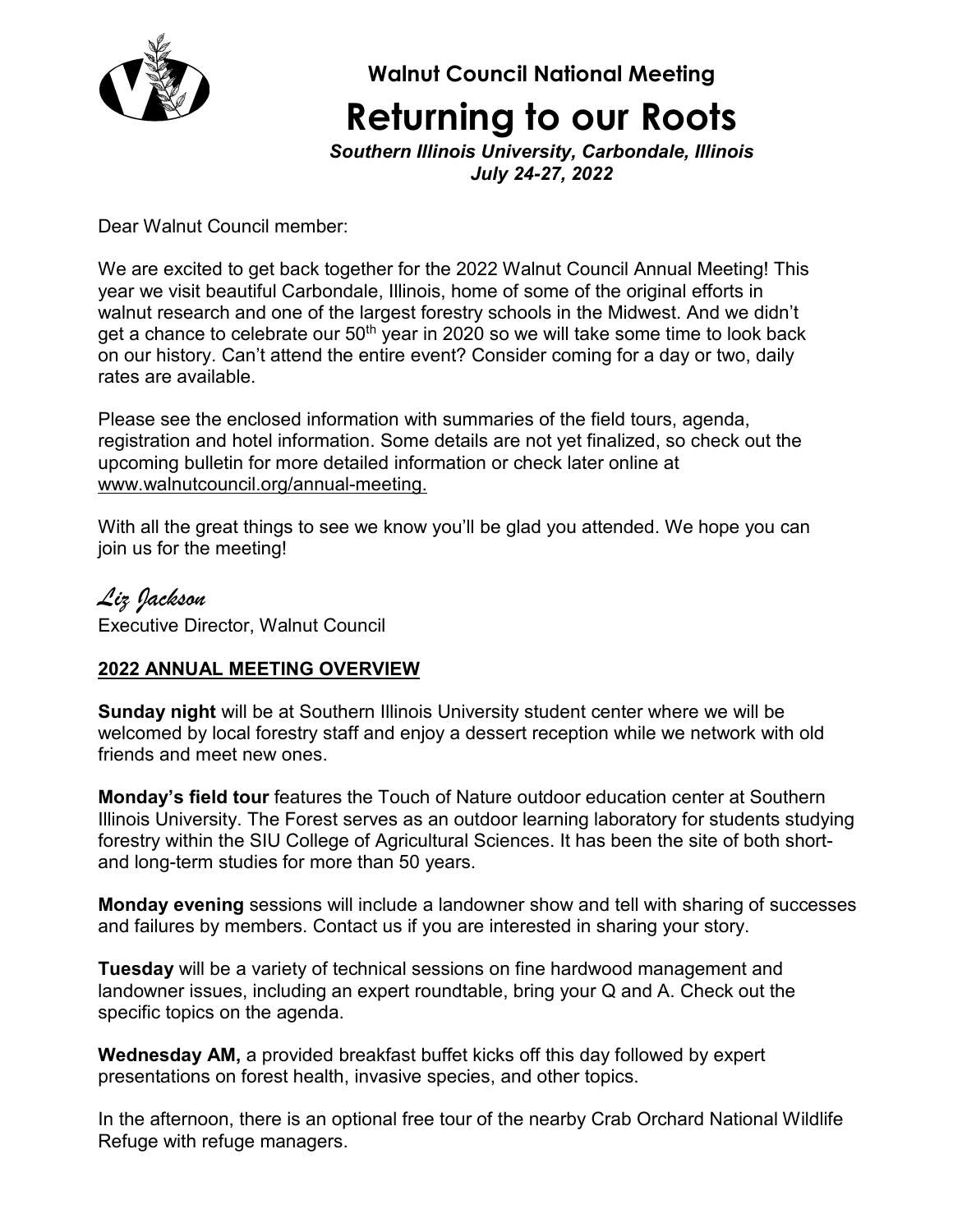#### **Registration**

The deadline for early registration is **July 13th**, although later registrations will be accepted with a late fee. Please register early to assist in planning. Full registration includes: Sunday reception, field tour (M), lunch (M,T) and indoor session (T), or spouse tour (M), banquet (T), breakfast (W) and meeting favor. Sunday and Monday dinner are on your own. Breakfasts are provided at the meeting hotel.

Those unable to attend the entire meeting may register for an individual day or days or for the banquet separately as shown on the registration form. To register, mail in the enclosed application with a check or register online with a credit card at *[http://2022walnutcouncil.eventbrite.com](http://2022walnutcouncil.eventbrite.com./)*.

#### **Hotel and Travel Accommodations: Call and Reserve Your Room Today!**

Hotel facilities are at the Holiday Inn Carbondale (changing to a Holiday Inn Express this summer), 2300 Reed Station Pkwy, Carbondale, IL 62901. To reserve **call 618-549-2600** or or book online from a link on our meeting webpage at the special "NWC" group rate of \$96 + tax per night.

The meeting will be located at the SIU Student Center, 1255 Lincoln Avenue, Carbondale, IL unless noted otherwise. Campus shuttles and/or parking passes will be available.

#### **Confirmation/Cancellation Policy**

Confirmations will be sent within two weeks of receiving registration until July 8. After that date receipts will be available at registration. All cancellations and requests for refunds should be received by Friday, July 15. A \$25 per person administrative fee will be deducted from the total.

#### **Sponsorships**

Meeting sponsorships help keep registration costs down and can be an effective mode of advertising for individuals, organizations, and companies who promote the culture, growth, and utilization of high value hardwoods. Sponsors will be recognized by signage at the meeting and in the Walnut Council Bulletin or by a flyer in the registration packet. Contact Liz Jackson by phone at 765-496-5013 or by e-mail at walnutcouncil@gmail.com. We'd be extremely grateful for your support.

**MORE INFORMATION OR QUESTIONS?** Contact Liz Jackson, Executive Director, at 765-496-5013; walnutcouncil@gmail.com or check us out on the Web at [www.walnutcouncil.org/annual-meeting.](http://www.walnutcouncil.org/annual-meeting)